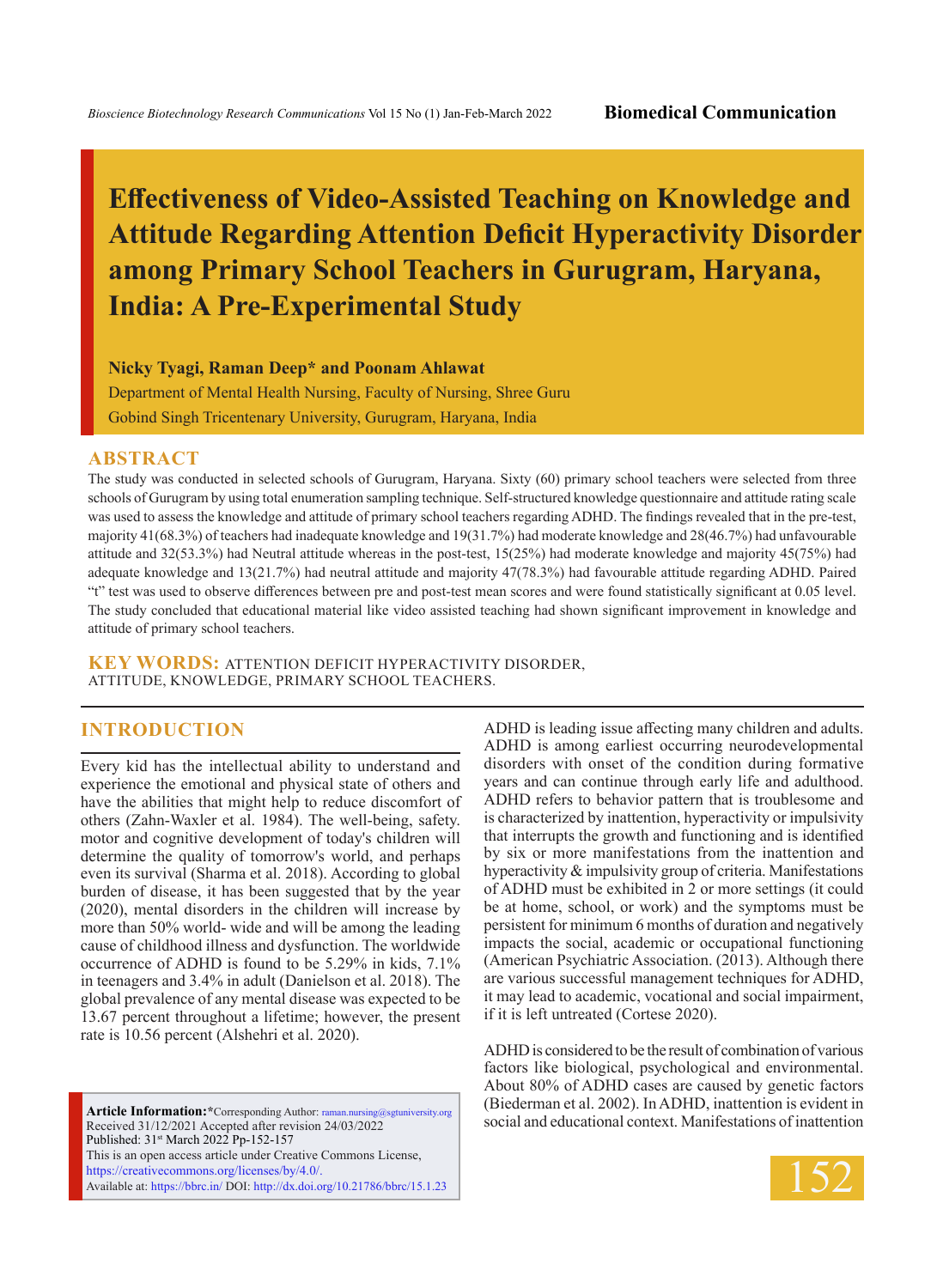includes difficulty in holding attention, not able to finish assignment and not able to complete routine housework and school work. Manifestations of hyperactivity comprises squirming, unable to sit quietly in class, at all the times "on the go," and tend to talk a lot, while a manifestation of impulsive behavior is child cannot wait for their turn (Youssef et al. 2015). Furthermore, the issue is not confined to the childhood years; it has an impact on their mental health and social well-being as adults. (Mpango et al. 2017; Mazaheri et al. 2020).

The Primary school teachers are primary person who notice the signs and symptoms of hyperactivity or inattentive behaviors in the classroom and should be able to manage them and to take a right action (Khademi et al. 2016). Teachers are responsible for teaching the skills to the learners that are part of the curriculum but the teachers also have the responsibility of teaching the learners to function in a way that will help the them to reach educational and societal expectations. The work of the teacher becomes difficult and stressful with the children's having ADHD (Safaan et al. 2017). An instructor has an important role to play in assessing the behavioral and academic issues caused by their extensive interaction with children in different unstructured and structured environments (Mazaheri et al. 2020).

A study conducted in Egypt in (2017) determined that majority 59% of primary school teachers had very little information as compared to only 10.2% adequate information about ADHD. 81.4% of elementary school teachers had never attended any educational program during college regarding ADHD (Safaan et al. 2017; Mazaheri et al. 2020). Another study found that only about one-third of students with ADHD receive classroom management and fewer than two-thirds of students with ADHD receive educational support (i.e., school-based educational support, intervention, or accommodation, such as tutoring, extra help from a teacher, preferential seating, extra time to complete work, or being enrolled in special education) (DuPaul et al. 2018). Traditional ADHD teacher training programs are beneficial in the short term, but initial improvements decrease over time, according to a recent meta-analysis (Mazaheri et al. 2020).

This suggests that more effective long-term solutions are needed (Ward et al. 2020). ADHD negatively impact children's educational achievement because they face problems in preserving concentration, inability to complete given work, being forgetful and engages in non- goal oriented physical activities. There is a social and academic stigma related with ADHD and most of the parents faces difficulties in accepting terms with a diagnosis of ADHD (Moldavsky et al. 2013). Early recognition and management had shown favourable prognosis in several childhood psychiatric disorders. Hence, it is essential to stimulate the teachers by making them realize of their role which is very crucial in early recognition of trouble faced by the children's and make early referral to the health professionals (Arullapan et al. 2019; Ward et al. 2020).

According to a recent population-based study utilising

DSM-IV criteria, 15.5 percent of schoolchildren in Grades 1 to 5 suffer from attention deficit hyperactivity disorder. (Rowland et al. 2013). According to the Innovative journal of medical and health research (2016), 3.66 percent of rural Indians suffer from Attention Deficit Hyperactivity Disorder. Based on above literatures the researcher felt that there was need of increasing awareness about ADHD among parents, instructors, and educationists. There are limited researches done on the ADHD in our community. Therefore, it was necessary to conduct a study to assess information and attitude among teachers about ADHD and to sensitize educationists about the need to recognize the manifestations of this disorder at an early stage and refer them to the health-care system (Gupta et al. 2020).

## **Material and Methods**

The Quantitative Research Approach, one group pretest post-test design was used for this study which was conducted in three selected schools of Gurugram, Haryana. The study population was primary school teachers teaching class from 1st to 5th. The sample size was 60 primary school teachers which were selected using total enumeration sampling technique. Before Data collection, research proposal approval was taken from the research committee of SGT University. The investigator took authorization from the Dean Faculty of Nursing, SGT University and from principal of selected schools of Gurugram, Haryana. The data collection was done in between 5th /04/2021 to 14th/04/2021. Self-introduction and objectives of the study was explained to all the respondents. Written consent was obtained from all participants and confidentiality was maintained by assuring that information provided by them will only be used for study purpose. Data was collected by using self-constructed knowledge questionnaire and attitude likert rating scale.

The instrument contains 3 sections. Section-A included socio-demographic variables such as age, sex, marital status, qualification, teaching grade, teaching experience, previous knowledge regarding ADHD, if yes specify the source of information. Section-B comprises of self-constructed set of questions on knowledge about ADHD which has 30 multiple choice questions (MCQs). Section -C A five-point Likert scale was developed for evaluating attitude of primary school teachers regarding ADHD. This scale contains 20 statements among which 10 statements were positive and 10 statements were negative. After data collection, it was analyzed using statistical package for social science (SPSS). Descriptive statistics like frequency, mean, percentage and standard deviation were used and inferential statistics t-test and chi-square was used. Findings were presented in tables.

### **Results and discussion**

The findings of this study revealed that (table-1) depicts the socio-demographic information of primary school teachers according to which 9(15%) teachers were in the 21-25 years category, 17(28.3%) were in the category of 26-30 years, 19(31.7%) were in category 31-35 years and 15(25%) were in category of  $>35$  years. Only 2(3.3%) of the participants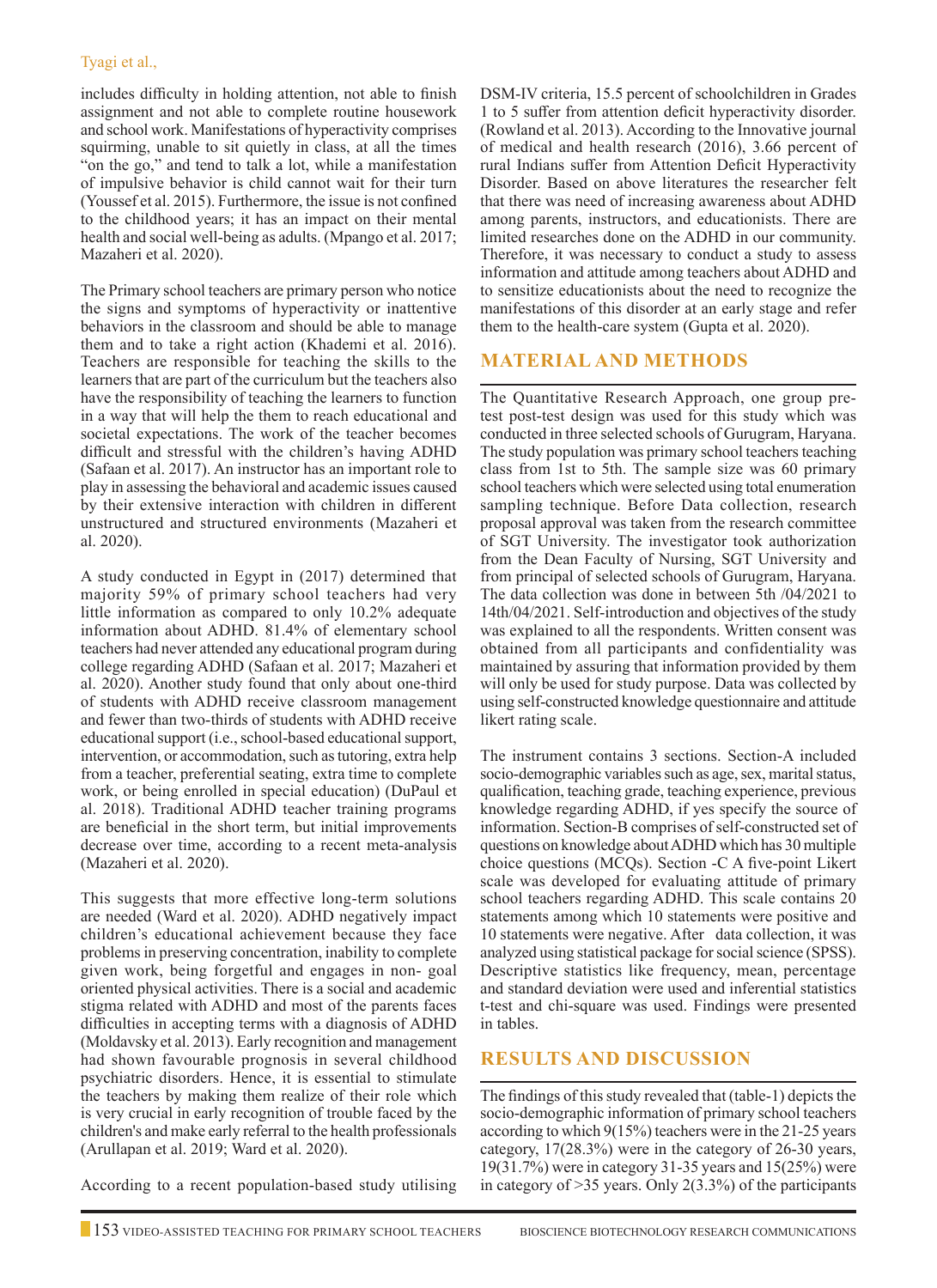were males and majority 58(96.6%) of the participants were females. Majority 42(70%) of the teachers were married, 15(25%) were unmarried and only 3(5%) were in category of others. Majority 37(61.6%) of the participants were in the category of masters  $\&$  above and 23(38.3%) of the participants were in the category of bachelor. 10(16.67%) of the participants were teaching the 1st grade, majority 14(23.33%) were teaching the 2nd grade, 12(20%) of the participants were teaching 3rd grade, 13(21.67%) were teaching 4th grade and 11(18.33%) were teaching 5th grade children. 15(25%) had teaching experience less than 3 years, majority 29(48.3%) had experience between 3-8years, 15(25%) had experience between 9- 14 years and only 1(1.6%) had experience of 15 years and above. Only 14(23.3%) were having previous knowledge about ADHD and majority 46(76.6%) were having no information about ADHD. Only 4(6.6%) knew about ADHD through media, 10(16.6%) knew about ADHD through internet, and no one had information through conference, books and other sources.

| Table 1. Depicts the socio-demographic information of primary school teacher N=60 |                                                                                                                                           |                                      |                                           |  |  |
|-----------------------------------------------------------------------------------|-------------------------------------------------------------------------------------------------------------------------------------------|--------------------------------------|-------------------------------------------|--|--|
| S.no                                                                              | <b>Demographical variables</b>                                                                                                            | f                                    | $\frac{0}{0}$                             |  |  |
| 1.                                                                                | Age (in years):<br>$21 - 25$<br>$26 - 30$<br>$31 - 35$<br>> 35                                                                            | 09<br>17<br>19<br>15                 | 15<br>28.33<br>31.66<br>25                |  |  |
| 2.                                                                                | Gender:<br>Male<br>Female<br>Transgender                                                                                                  | 02<br>58<br>$00\,$                   | 3.33<br>96.66<br>00                       |  |  |
| 3.                                                                                | Marital status:<br>Married<br>Unmarried<br>Others                                                                                         | 42<br>15<br>03                       | 70<br>25<br>5.                            |  |  |
|                                                                                   | Qualification:<br>Masters and above<br>Bachelor                                                                                           | 37<br>23                             | 61.66<br>38.33                            |  |  |
| 4.                                                                                | Teaching grade:<br>1st class<br>2nd class<br>3rd class<br>4th class<br>5th class                                                          | 10<br>14<br>12<br>13<br>11           | 16.67<br>23.33<br>20<br>21.67<br>18.33    |  |  |
| 5.                                                                                | Teaching experience:<br>$<$ 3 years<br>3-8 years<br>9-14 years<br>15 and above                                                            | 15<br>29<br>15<br>01                 | 25<br>48.33<br>25<br>1.67                 |  |  |
| 6.                                                                                | Previous knowledge regarding ADHD:<br>Yes<br>No<br>If yes, specify the source of information:<br>Conference<br>Media<br>Books<br>Internet | 14<br>46<br>00<br>04<br>$00\,$<br>10 | 23.33<br>76.67<br>0<br>6.66<br>0<br>16.66 |  |  |
| 7.<br>8.                                                                          | Other                                                                                                                                     | 00                                   | 0                                         |  |  |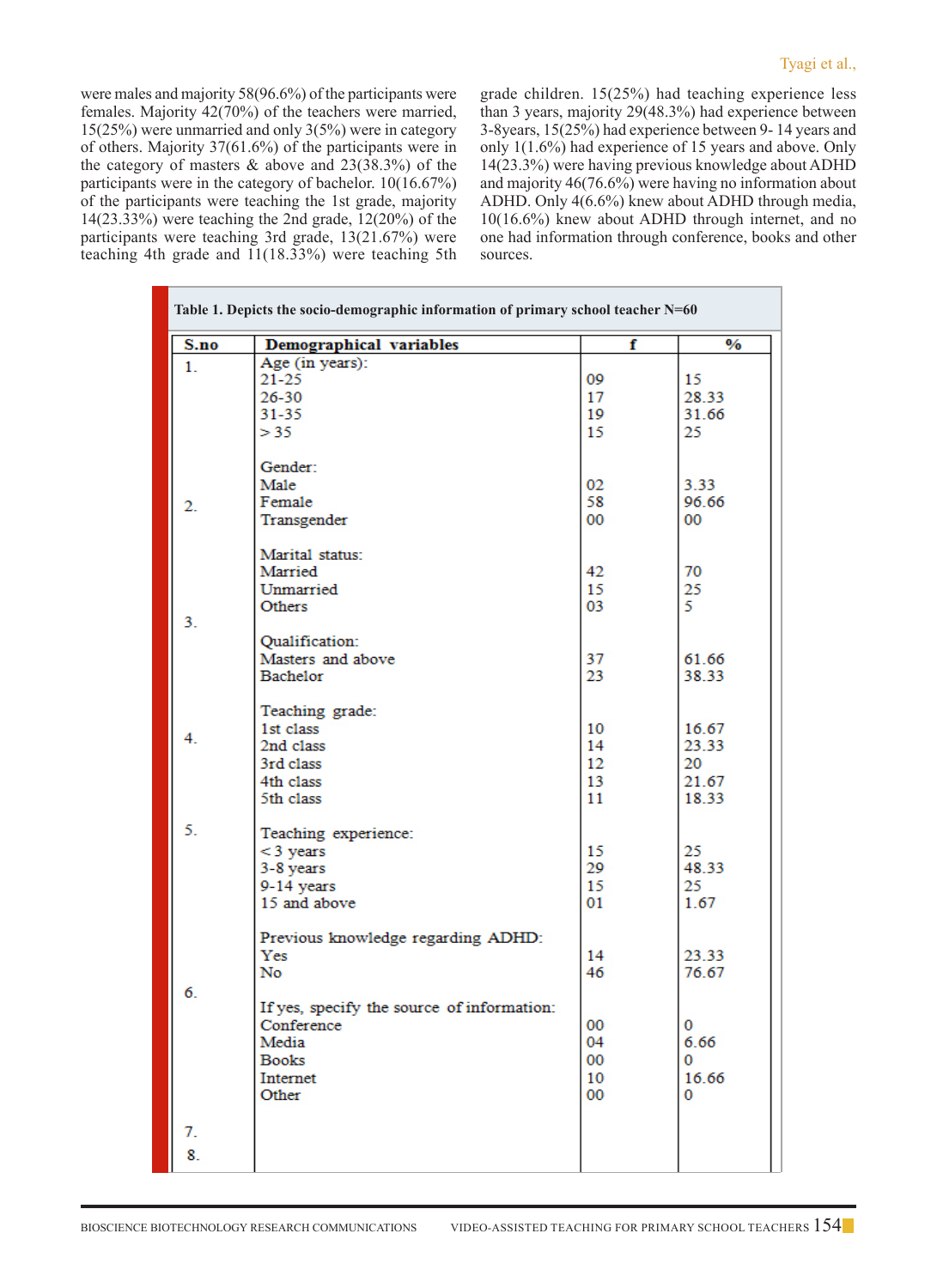#### Tyagi et al.,

The table displays in pre-test, mostly 41(68.3%) teachers were in inadequate category and 19(31.7%) were in category of moderate knowledge and in post-test 15(25%) teachers were in category of moderate knowledge and majority 45(75%) teachers were in category of adequate. Similar results were found in study which revealed that during pretest no school teacher had good knowledge, in experiment group whereas 18(60%) have average knowledge and 12(40%) below average knowledge whereas in post-test test in experiment group 17(56.67%) school teacher had good knowledge, whereas 9(30%) have average knowledge and 4(13.33%) below average knowledge (Kaur et al. 2020).

| Table 2. Depicts frequency and percentage distribution of pre & post-test<br>information level about ADHD among the teachers $N=60$ |                     |               |                  |               |                  |               |
|-------------------------------------------------------------------------------------------------------------------------------------|---------------------|---------------|------------------|---------------|------------------|---------------|
| <b>Information</b>                                                                                                                  | Inadequate $(0-10)$ |               | $Modern (11-20)$ |               | Adequate (21-30) |               |
| category                                                                                                                            |                     | $\frac{0}{0}$ |                  | $\frac{0}{0}$ |                  | $\frac{0}{0}$ |
|                                                                                                                                     |                     | 68.3%         |                  | 31.7%         |                  | $\Omega$      |
| Pretest                                                                                                                             | 41                  |               | 19               |               | $\Omega$         |               |
| Posttest                                                                                                                            | $\theta$            | $\Omega$      | 15               | 25%           | 45               | 75%           |

**Table 3. Depicts frequency and percentage distribution of pre & post-test attitude about ADHD of teachers N=60**

| <b>Attitude</b> | Unfavourable (20-46) |               | <b>Neutral</b> (47-73) |               | Favourable (74-100) |               |
|-----------------|----------------------|---------------|------------------------|---------------|---------------------|---------------|
|                 | No.                  | $\frac{0}{0}$ | No.                    | $\frac{0}{0}$ | No.                 | $\frac{0}{0}$ |
| Pre-test        | 28                   | $46.7\%$      | 32                     | 53.3%         |                     |               |
| Post-test       |                      | 0             | 13                     | 21.7%         | 47                  | 78.3%         |

**Table 4. Depicts the comparison of pre-test & posttest information scores about ADHD of teachers. N=60**

| Knowledge | <b>Mean±s.d</b>  | Mean<br>difference | "Paired t<br>value" |
|-----------|------------------|--------------------|---------------------|
| Pre test  | $9.85 \pm 2.21$  | 12.55              | $t=25.936$ p=0.00*  |
| Post test | $22.40 \pm 3.04$ |                    |                     |

**Table 5. Depicts the comparison of pre & post-test attitude score about ADHD of teachersN=60**

| Attitude  | Mean $\pm$ s.d   | Mean<br>difference | "Paired t<br>value" |
|-----------|------------------|--------------------|---------------------|
| Pre test  | $48.97 \pm 5.74$ | 30.51              | $t = 23.299$        |
| Post test | 79.48±7.82       |                    | $p=0.00*$           |

The table displays in pre-test, 28(46.7%) teachers were in the unfavourable attitude category and 32(53.3%) were in Neutral attitude category, whereas in the post-test 13(21.7%) were in neutral attitude category and majority 47(78.3%) were in favourable attitude category.

Interpretation-Mean difference of 12.55 was found between pre & post-test information score. "Paired t test" was performed to correlate gap between pre & post-test information score and has shown significance. This clearly shows VAT prepared by the researcher had shown great enhancement in information level of teachers in posttest. These findings were congruent with findings in which the pretest mean score of knowledge was 15.66 whereas in the posttest the mean score was 23.98 which clearly shows the significant improvement in the teachers' knowledge (Tungoe et al. 2021). One another study findings were congruent in which experimental group's mean pre-test attention deficit score was 31.03, and group's mean posttest attention deficit score (17.63) was significantly lower than the pre-test score. The influence of behavior therapy is responsible for the difference between the two means. here was a significant link between the mean difference in attention deficit score of schoolchildren with attention deficit disorder (Vanitha 2021).

Interpretation: Mean difference of 30.15 was found between pre & post-test attitude score. "Paired t test" was done to corelate the gap between pre & post-test and has shown significance. This finding was consistent with the findings where it was revealed that the post-test mean score of knowledge was hiigher than the pretest mean score. Hence, it was proved that video-based teaching was beneficial (Bhasin et al. 2020).

The association of post-test information level was not found significant with other selected demographical factors, except teaching experience which had shown significance. Alshehri et al. (2020) findings were congruent with this finding of the study. The association of post-test attitude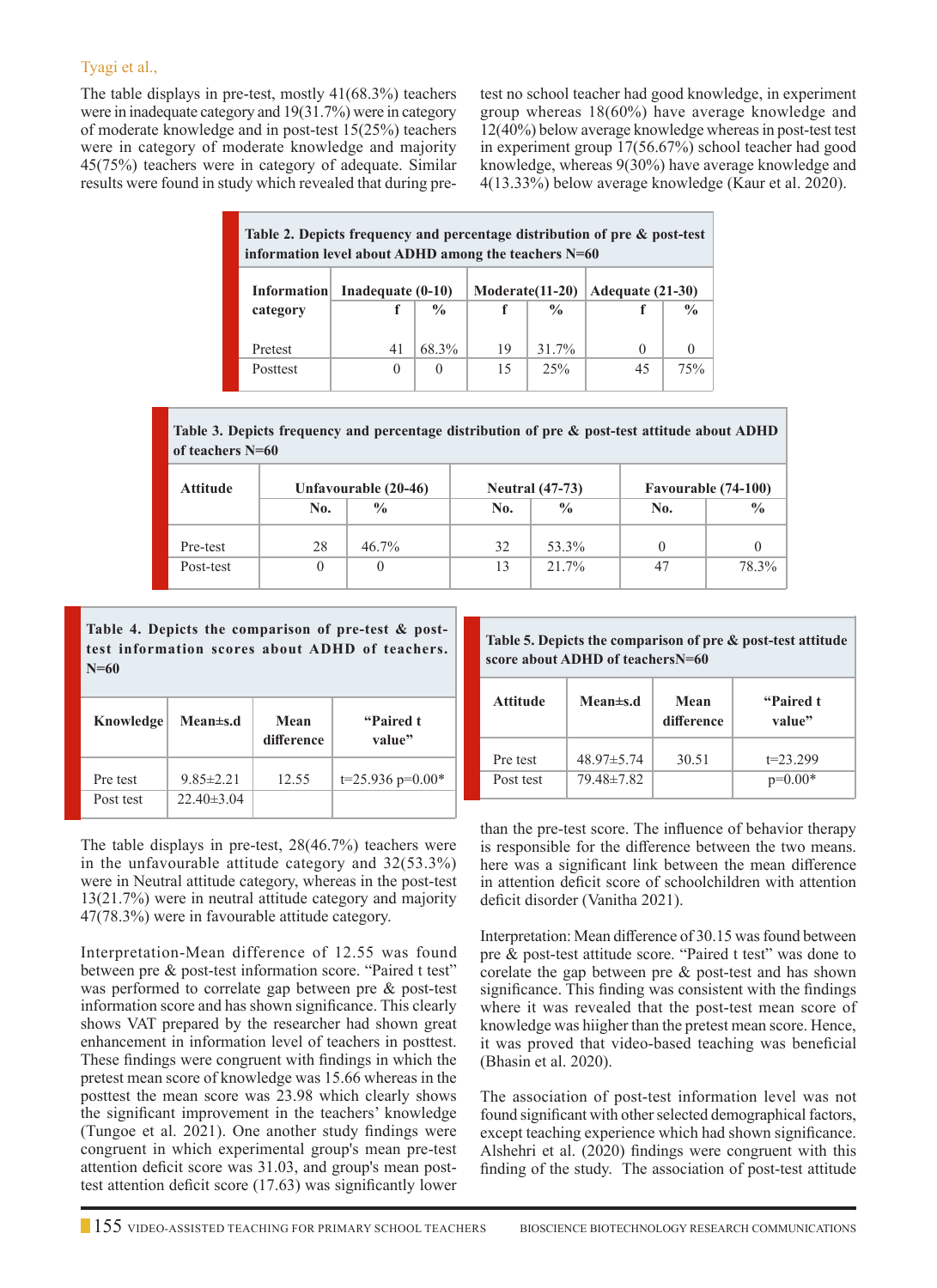was not found significant with selected demographical factors (Alshehri et al. 2020).

## **Conclusion**

The findings of the present study revealed that teachers have inadequate knowledge regarding ADHD and also shows that schools should invest in faculty development, and plan workshops to train teachers to deal with the particular requirements of children with ADHD. The educational material in the form of video assisted teaching had shown to be beneficial for the teachers in enhancing their information and attitude about ADHD. The knowledge gained from the educational programme will assist teachers in recognising and managing ADHD pupils in schools and other contexts.

**Conflict of interests:** There was no conflict of interest among the authors.

**Ethical Statement:** Ethical approval was given by the Institutional Ethical Committee in a meeting held on 28/11/2020. Ethical Approval Number is FON/ SGTU/20/262/15.

**Data Availability Statement:** The database generated and /or analysed during the current study are not publicly available due to privacy, but are available from the corresponding author on reasonable request.

### **References**

Vanitha A.J., (2021). A Study to Evaluate the Effectiveness of Behavior Therapy in-Terms of Reduction of Attention Deficit among the School Children with Attention Deficit Disorder Studying in Selected Schools at Madurai, International Journal of Science and Research (IJSR), https://www.ijsr.net/get\_abstract.php?paper\_ id=SR21624141644, Volume 10 Issue 7, July 2021, 652 - 654

Alshehri, A. Alshehri, A., Shehata, S., et al. (2020). Schoolteachers' Knowledge of Attention-Deficit/ Hyperactivity Disorder—Current Status and Effectiveness of Knowledge Improvement Program: A Randomized Controlled Trial. International Journal of Environmental Research and Public Health, 17(15), p.5605.

American Psychiatric Association. (2013). Diagnostic and statistical manual of mental disorders, fifth edition, Washington, American Psychiatric Publishing. pp. 59- 65. [online] Available at: <http://www.sciepub.com/ reference/192290> [Accessed 16 October 2021].

Arullapan, J., Catherine, T., Robert, N., et al. (2019). Assessment of prevalence of attention deficit hyperactivity disorder among schoolchildren in selected schools. Indian Journal of Psychiatry, 61(3), p.232.

Bhasin, S.P.V., Deaver, U.J. and Sarin, J., (2020). Effect of Video based Teaching on Knowledge and Attitude regarding ADHD of Children among Primary School Teachers. Medico Legal Update, 20(3), pp.381-388, http://ijop.net/index.php/mlu/article/view/1427 (Scopus). Medico-Legal Update. 20. 381-8. 10.37506/mlu. v20i3.1427.

Biederman, J. and Faraone, S., (2002). Current concepts on the neurobiology of Attention-Deficit/Hyperactivity Disorder. Journal of Attention Disorders, 6(1 suppl), pp.7-16.

 Cortese, S. (2020). Pharmacologic Treatment of Attention Deficit–Hyperactivity Disorder. New England Journal of Medicine, 383(11), pp.1050–1056.

Danielson, M., Bitsko, R., Ghandour, R., et al. (2018). Prevalence of Parent-Reported ADHD Diagnosis and Associated Treatment Among U.S. Children and Adolescents, 2016. Journal of Clinical Child & Adolescent Psychology, 47(2), pp.199-212.

DuPaul, G.J., Chronis-Tuscano, A., Danielson, M.L. et al. (2018). Predictors of Receipt of School Services in a National Sample of Youth With ADHD. Journal of Attention Disorders, [online] 23(11), pp.1303–1319. Available at: https://journals.sagepub.com/doi/abs/10.11 77/1087054718816169?journalCode=jada [Accessed 25 Nov. 2019].

Greenway, C. W., and Edwards, A.W. (2020). Knowledge and Attitudes Towards Attention-Deficit Hyperactivity Disorder (ADHD): A Comparison of Teachers and Teaching Assistants. Australian Journal of Learning Difficulties 25 (1): 31–49. doi: https://doi.org/10.1080/19 404158.2019.1709875.

 Gupta, R., Sharma, P., Banal, R., et al. (2020). Prevalence and correlates of Attention Deficit Hyperactive Disorder (ADHD) risk factors among school children in a rural area of North India. Journal of Family Medicine and Primary Care, 9(1), p.115.

 Kaur, S., Ghanshyam, T. and Kaur A. (2020). Effectiveness of structured teaching programme regarding attention deficit hyperactivity disorder in children among teachers of selected primary schools in district Sri Muktsar sahib, Punjab. UIJIR | ISSN (O) – 2582-6417

June 2020 | Vol. 1 Issue.2 Doi: http://doi-ds.org/ doilink/08.2020-25662434/

 Khademi, M., Rajeziesfahani, S., Noorbakhsh, S., et al. (2016). Knowledge and Attitude of Primary School Teachers in Tehran/Iran towards ADHD and SLD. Global Journal of Health Science, 8(12), p.141.

 Shehata, M.S.F., Almosa, K.M. and Awadalla, N.J. (2020). Schoolteachers' Knowledge of Attention-Deficit/Hyperactivity Disorder—Current Status and Effectiveness of Knowledge Improvement Program: A Randomized Controlled Trial. International Journal of Environmental Research and Public Health, [online] 17(15), p.5605. Available at: https://www.mdpi.com/1660- 4601/17/15/5605